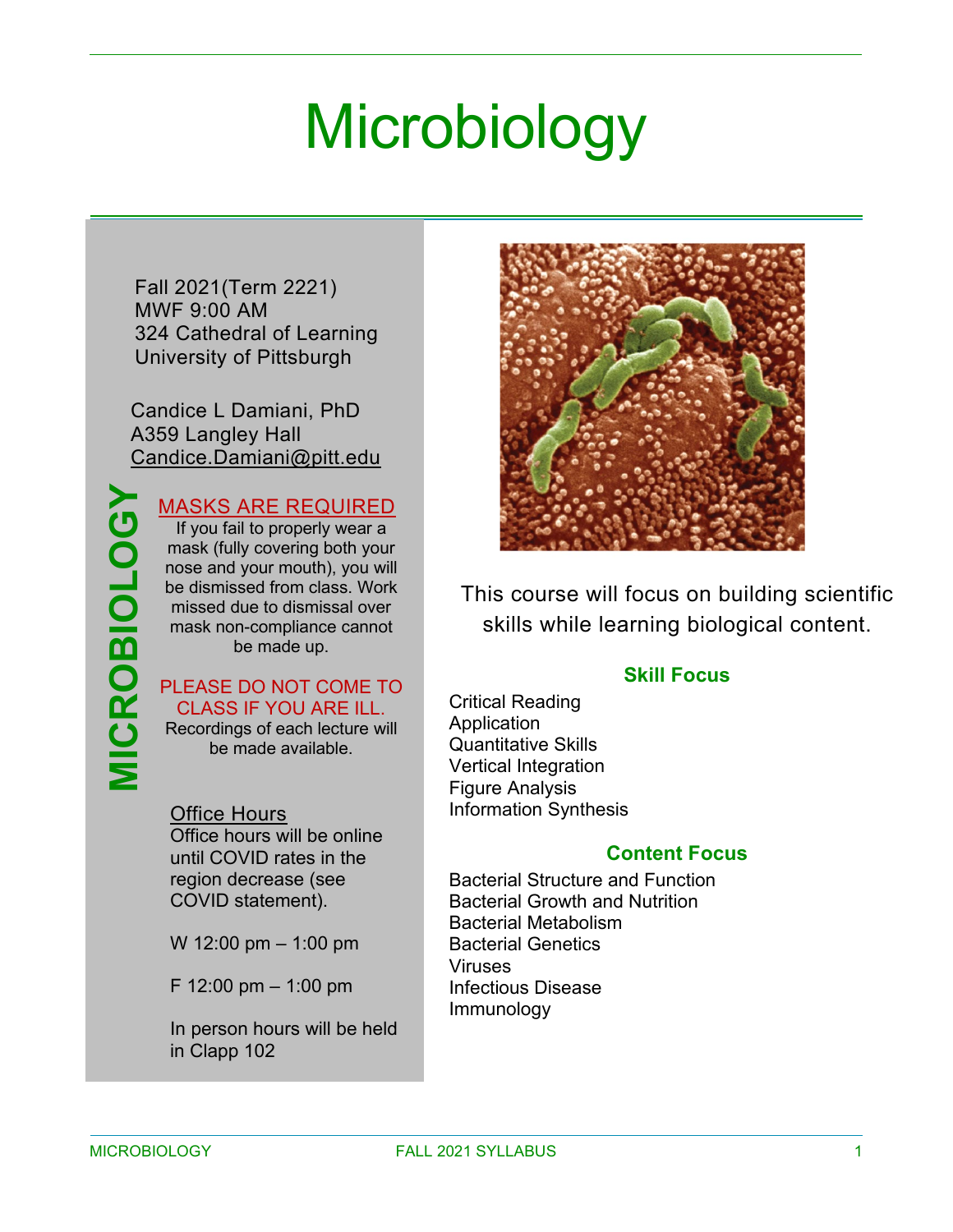#### Required Materials

**Textbook** OpenStax: Microbiology Found in TopHat

A working electronic device (i.e. laptop, tablet, phone…) for accessing Canvas and TopHat both in class and out of class

A functional and reliable internet connection

If you do not have access to a reliable internet connection and a PC that meets the recommended minimum standards, including a current operating system, a limited number of mobile hotspots and/or laptops are available for temporary loan. Please visit [https://www.technology.pitt.edu/remo](https://www.technology.pitt.edu/remotedevices) [tedevices](https://www.technology.pitt.edu/remotedevices) for more information

Please contact the 24/7 IT [Help](https://nam05.safelinks.protection.outlook.com/?url=https%3A%2F%2Funiversitycommunications-marketing.cmail19.com%2Ft%2Fj-l-qkljduy-irlkhtjhlh-u%2F&data=02%7C01%7CCandice.Damiani%40pitt.edu%7C7032032312f4416473ae08d83d79f948%7C9ef9f489e0a04eeb87cc3a526112fd0d%7C1%7C0%7C637326941363119170&sdata=%2BXkwPn%2FBtW%2FcFe7zHij3vo93N7N5eQtbCOhZVkPnsr8%3D&reserved=0) [Desk](https://nam05.safelinks.protection.outlook.com/?url=https%3A%2F%2Funiversitycommunications-marketing.cmail19.com%2Ft%2Fj-l-qkljduy-irlkhtjhlh-u%2F&data=02%7C01%7CCandice.Damiani%40pitt.edu%7C7032032312f4416473ae08d83d79f948%7C9ef9f489e0a04eeb87cc3a526112fd0d%7C1%7C0%7C637326941363119170&sdata=%2BXkwPn%2FBtW%2FcFe7zHij3vo93N7N5eQtbCOhZVkPnsr8%3D&reserved=0) at [412-624-HELP](https://nam05.safelinks.protection.outlook.com/?url=https%3A%2F%2Funiversitycommunications-marketing.cmail19.com%2Ft%2Fj-l-qkljduy-irlkhtjhlh-o%2F&data=02%7C01%7CCandice.Damiani%40pitt.edu%7C7032032312f4416473ae08d83d79f948%7C9ef9f489e0a04eeb87cc3a526112fd0d%7C1%7C0%7C637326941363129125&sdata=HvhVCvZb4nTS9Yd8bwRB9xKby67EZPux7EJ5j7DKkQc%3D&reserved=0) (4357) or utilize Virtual [Technical](https://nam05.safelinks.protection.outlook.com/?url=https%3A%2F%2Funiversitycommunications-marketing.cmail19.com%2Ft%2Fj-l-qkljduy-irlkhtjhlh-b%2F&data=02%7C01%7CCandice.Damiani%40pitt.edu%7C7032032312f4416473ae08d83d79f948%7C9ef9f489e0a04eeb87cc3a526112fd0d%7C1%7C0%7C637326941363129125&sdata=F3NGuRwkxbAw%2FAUBkgL42K067tF8slt7fIjTYdnoZxs%3D&reserved=0) Support if you have questions or need assistance with device setup.

#### What is expected of me in this class?

You will complete reading/video assignments prior to class

• You will complete all pre/post class assignments by the posted due dates

- You will know assignment and exam dates
- You will attend class and participate
- You will bring a charged, TopHat compatible device to each class
- You will be on time for class
- You will attend discussion
- sessions and office hours
- You will daily review material



### What happens in Lecture?

• You arrive to prepared to learn because you have completed the pre-class assignments.

• Dr. Damiani will utilize TopHat to lecture, ask questions, and assess understanding.

• Specific learning objectives and scientific skills will be addressed.

• You will have the opportunity to ask questions about the material.

• You will be respectful to your classmates and Dr. Damiani by staying on task, silencing your phone, and refraining from extraneous conversations.

• Dr. Damiani will be respectful to you by starting and ending class on time, refraining from any discriminatory practices, abiding by the policies set forth in the syllabus, and treating all students equally.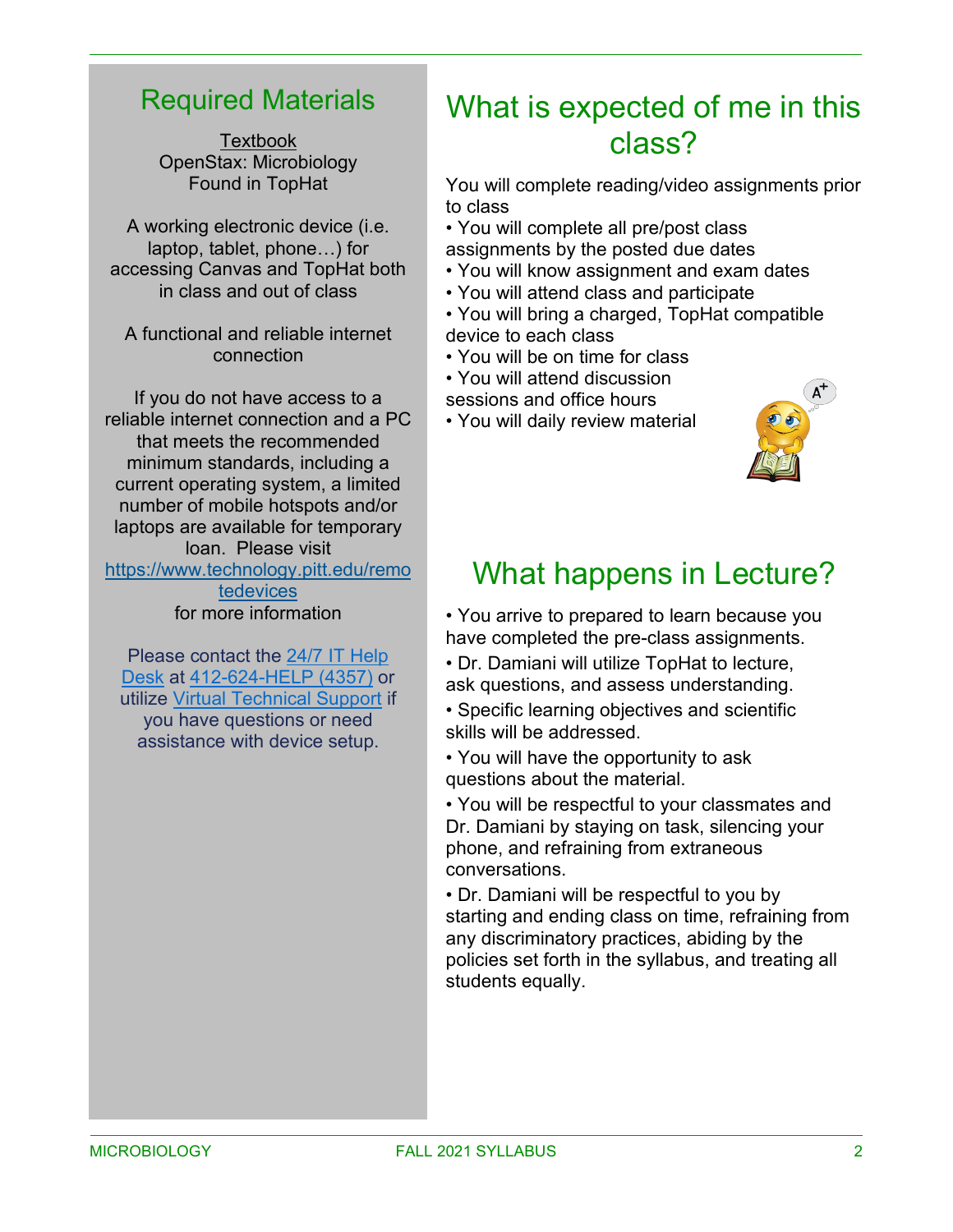### Where can I find...

**Syllabus and Course Schedule?** Canvas

**Lecture notes BEFORE class?** You won't find them. I do not post lecture notes before class

**Lecture notes AFTER class?** TopHat (linked via Canvas)

**Homework Assignments?** TopHat (linked via Canvas)

**Assessment Dates?** Canvas (Readings and Assignments)

> **Grades? Canvas**

**Announcements?** Canvas

**Classroom Discussion?** Canvas

**UTAs?** UTA Resources on Canvas

**UTA Discussion Hour Times?** UTA Resources on Canvas

**Class Learning Outcomes?** Canvas

### What happens in Office Hours and Discussion Sections?

• Each week, I will hold **Office Hours.**

• Office hours will be a synchronous discussion guided by student questions.

• Due to the nature of these synchronous discussions (students asking questions), these sessions will NOT be recorded and posted for review.

• No NEW material will be presented during office hours.

• These are group office hours. I am not readily available for individual meetings. Only matters of high personal priority will be accommodated with a private meeting. Any course content questions or questions regarding study habits or how to improve in the course should be addressed in group office hours, with the UTAs, or on the Canvas discussion board. Individual e-mails regarding content questions or study techniques will not be addressed.

• A team of Undergraduate Teaching Assistants are available to help support you during this course. UTAs will hold **Discussion Hours** throughout the week.

• These sessions will moderated by a group of UTAs. Dr. Damiani will not be available during these sessions.

NOTE: Until COVID rates in the region decrease, office hours will be held virtually.

If you ask questions in office hours, I may ask you to draw or explain what you know. This is not to embarrass you. It is just a way for me to understand what you know so I know what we need to cover.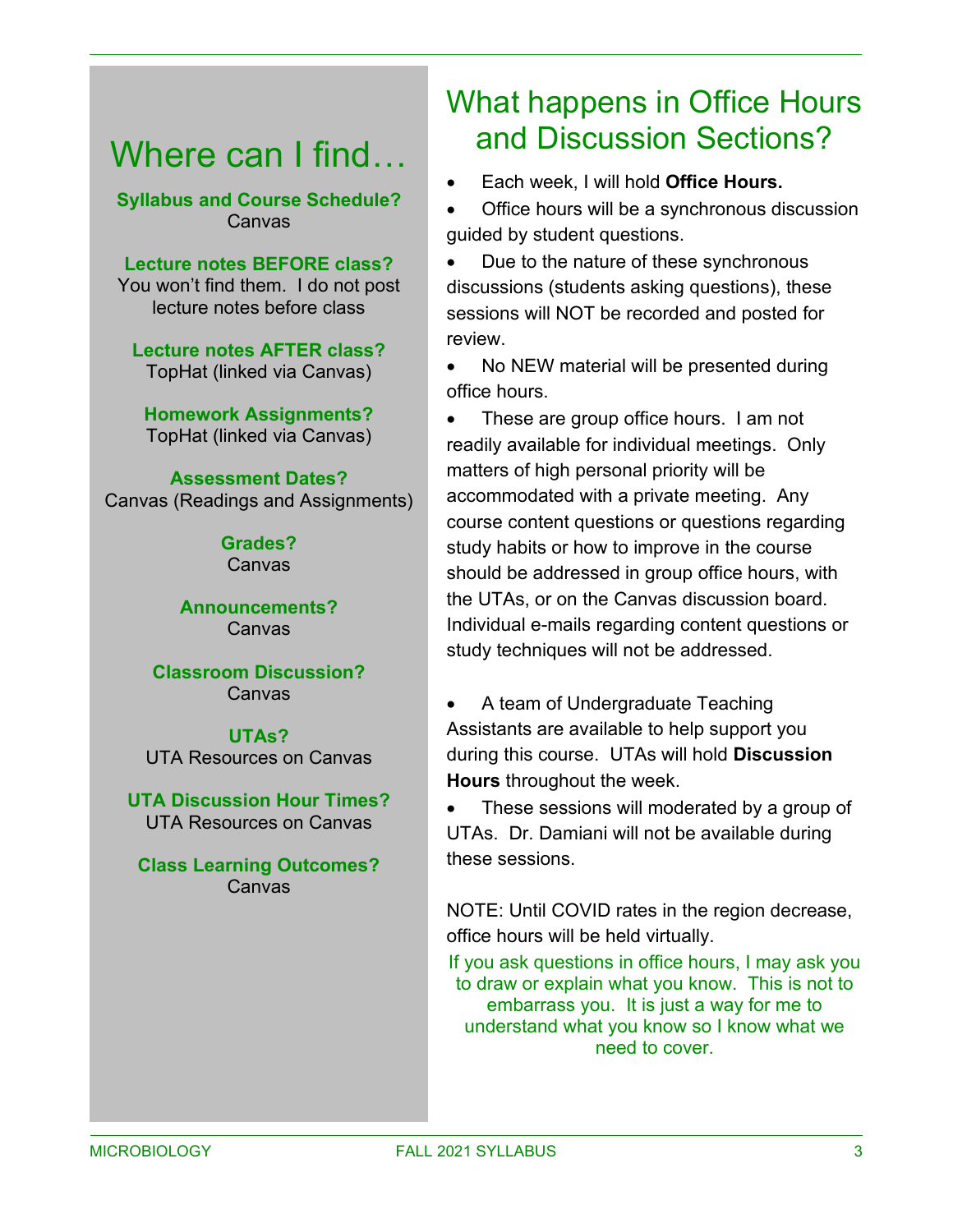# Mental Health

Diminished mental health, including significant stress, mood changes, excessive anxiety, or problems with sleeping, can interfere with your academic performance. You have a support network to help you through these challenging times.

If you are in an **EMERGENCY** situation, call 911 or Pitt Police at 412-624-2121.

If your symptoms are due to **FINANCIAL** strain, please visit [https://pitt.libguides.com/assistanceresour](https://pitt.libguides.com/assistanceresources) [ces](https://pitt.libguides.com/assistanceresources) to see all available University resources.

If your symptoms are due to strained **RELATIONSHIPS**, families, or personal crises, please visit the University Counseling Center at <https://www.studentaffairs.pitt.edu/cc/> for free confidential services.

If your symptoms are strictly related to your **COURSE WORK** and performance in this course, please contact me.

Acknowledging that you need help, and getting that help, is smart and courageous.

Resolve Crisis Service (FREE 24-hour crisis service for Allegheny County): 1-888-796-8226

General Mental Health Crisis Response: 412-648-7930

Sexual Assault Response: 412-648-7856

National Suicide Prevention: 1-800-273- 8255

NAMI Hotline: 800-950-6264

### Course Objectives

•This course is a general survey of microbiology

•You will be introduced to the basic biology of bacteria, archaea, and viruses with a concentration on bacteria.

•Diversity within the microbial world will be emphasized, as well as relevance to the environment and human disease.

•This course will help students make knowledgeable decisions when microbiology impacts everyday life (ie vaccinations).

•The course will prepare students for advanced study in microbiology.

•Detailed Learning Outcomes for the course can be found on Canvas (organized by learning outcome or by module)

#### How can I be successful? PAAADD your grade!

1. PREPARE for class with readings and assignments

2. ACTIVELY engage with the material

3. ATTEND UTA discussion hours and

Dr D's office hours

- 4. ASK for help when you need it.
- 5. DAILY spend time with the material
- 6. DRAW figures

and experiments in a sketchpad

DO NOT underestimate the difficulty of the class!!

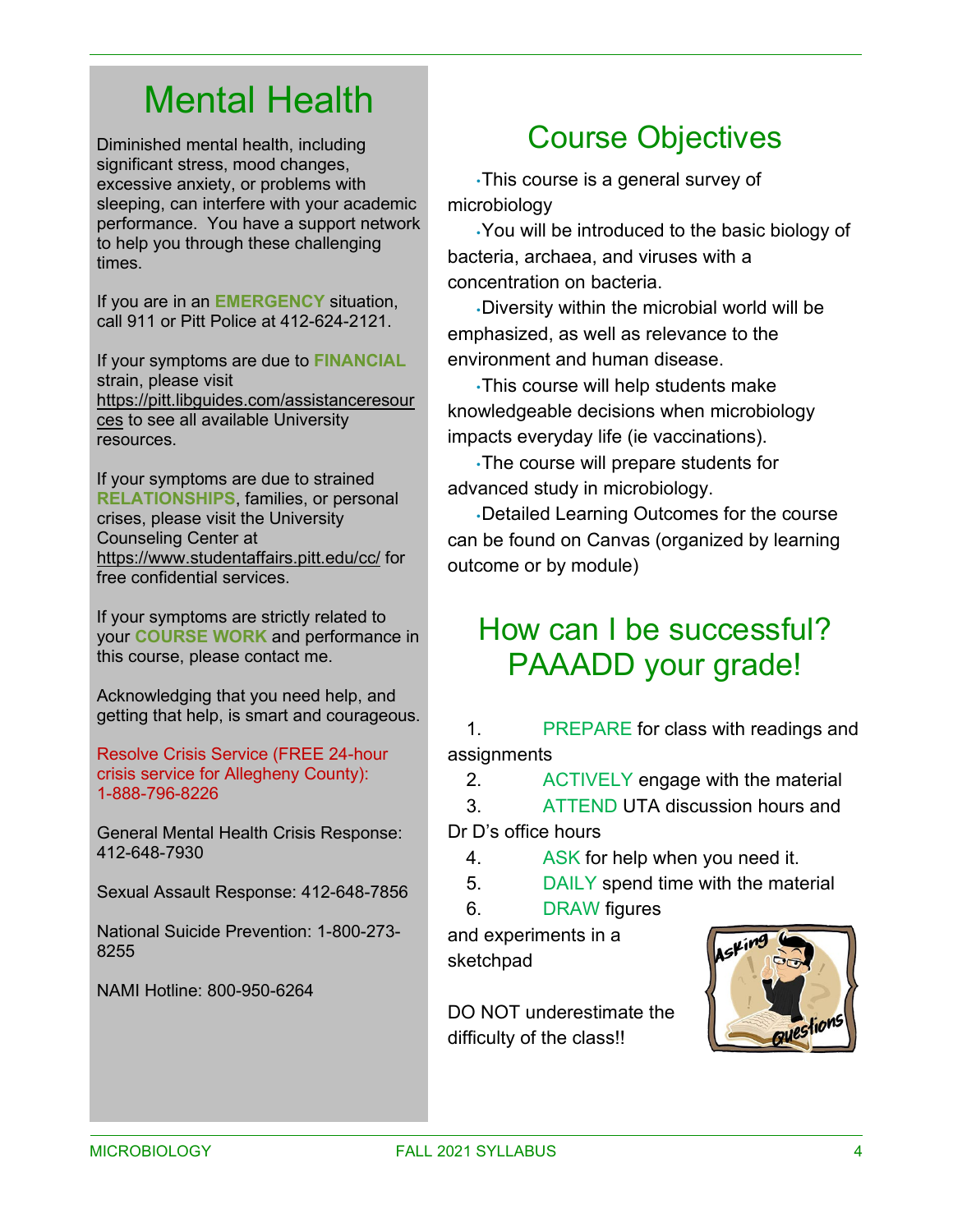# **Also Assess Movements**

<u>Modେ୍**ମାଧାର୍ ଏକ**୪୫</u>/କ୍ରା Canvas will be used This colase <del>w</del>ill cage relation work, 50 annid lutth) ein classisg quincentels on the Mondayafrellowshop posible efformal feach Modulegiometatel on hore anned quizzes.

- · Ssiagnmeilthe west it will not put only 30 points will count towards your reopen for any individual student. grade. The buffer point is to provide
- flexibility within the quiz. • Quizzes will be taken IN CLASS unless a verified, valid medical excuse is provided.  $\leftrightarrow$  Homework is given for your benefit. It helps you review the information and check basic understanding. Therefore, it is in
- Quizzes are upper level, critical your best interest to put forth your thensting of question het send assign a probents. foixempletiesgid notypeas on tultiple choice, alssevigngmeindst answertes chefore the
- <u>. Ade gave is drot samaping pe</u>
- ◈ <mark>Your lowest 3 homework<sup>n final</mark></mark></sup> s are calcuments will be a assignments will be automatically
- **Recognitions** NO make-ups for missed quizzes, for ANY reason, including technology problems. This will count dropped.

#### as your dropped quiz for the Application Contraction Assignments issue happens during the term.

- $\ast$  Reginae shis in lang be donle have result spinstructor ersti bities determedeon these studies, capplication of uestion. Regueardeds wril primatule y clotecrlatured at stuitent applications assignments.
- You may not reproduce (electronically ❖ Dates for discussions of these <del>ମ</del>ାଡ଼ିଓ ଜାତି କାର୍ଯ୍<del>ଡିସ କରା</del> ଉଚ୍ଚ ଜାତି କରିଥିଲେ the quiz/exam in any way. Readings and Assignments area
- Quizzes will not be returned. We will discuss most missed questions. (generally held on Wednesdays). These sessions will generally not

**Final Quiz** be recorded due to the small group A relissible, Stoph Tornal, 30-point, 50 $m$ in $\Lambda$ n $e$ ? Ssignulative mill assam will be off**ered ication fassigxanewtsekThese** 

- If you be to a the foll for final manufaction will **acceiva the standard letter grade**
- ◈ <mark>Your lowest application</mark>It of the final assignment will be dropped automatically.

# Grade Calculation

This class will rely on a modified SPEC grading method.

For percentages, 0.5 and above is rounded to the next highest percentage (89.6% rounds to 90%). Anything below 0.5 will not round up.

For an A in this class:

- ≥ 90% average on all homework assignments
- ≥ 90% average on all module quizzes
- ≥ 90% average on all application assignments

For a B in this class:

- ≥ 80% average on all homework assignments
- ≥ 80% average on all module quizzes
- ≥ 80% average on all application assignments

For C in this class:

- ≥ 70% average on all homework assignments
- ≥ 70% average on all module quizzes
- ≥ 70% average on all application assignments

For a D in this class:

- ≥ 60% average on all homework assignments
- ≥ 60% average on all module quizzes
- ≥ 60% average on all application assignments

Any student not meeting the requirements for a D in the course will receive an F.

All benchmarks MUST be met in order to receive a specific letter grade. For example, if you receive an 82% on homework assignments, 95% on module assignments, and 95% on quizzes, you will receive a B in the course.

+/- in this class will be determined by the final quiz. Students receiving  $\geq$  27 on the final will receive a + Students receiving  $\leq 19$  on the final will receive a -

# Grade Calculation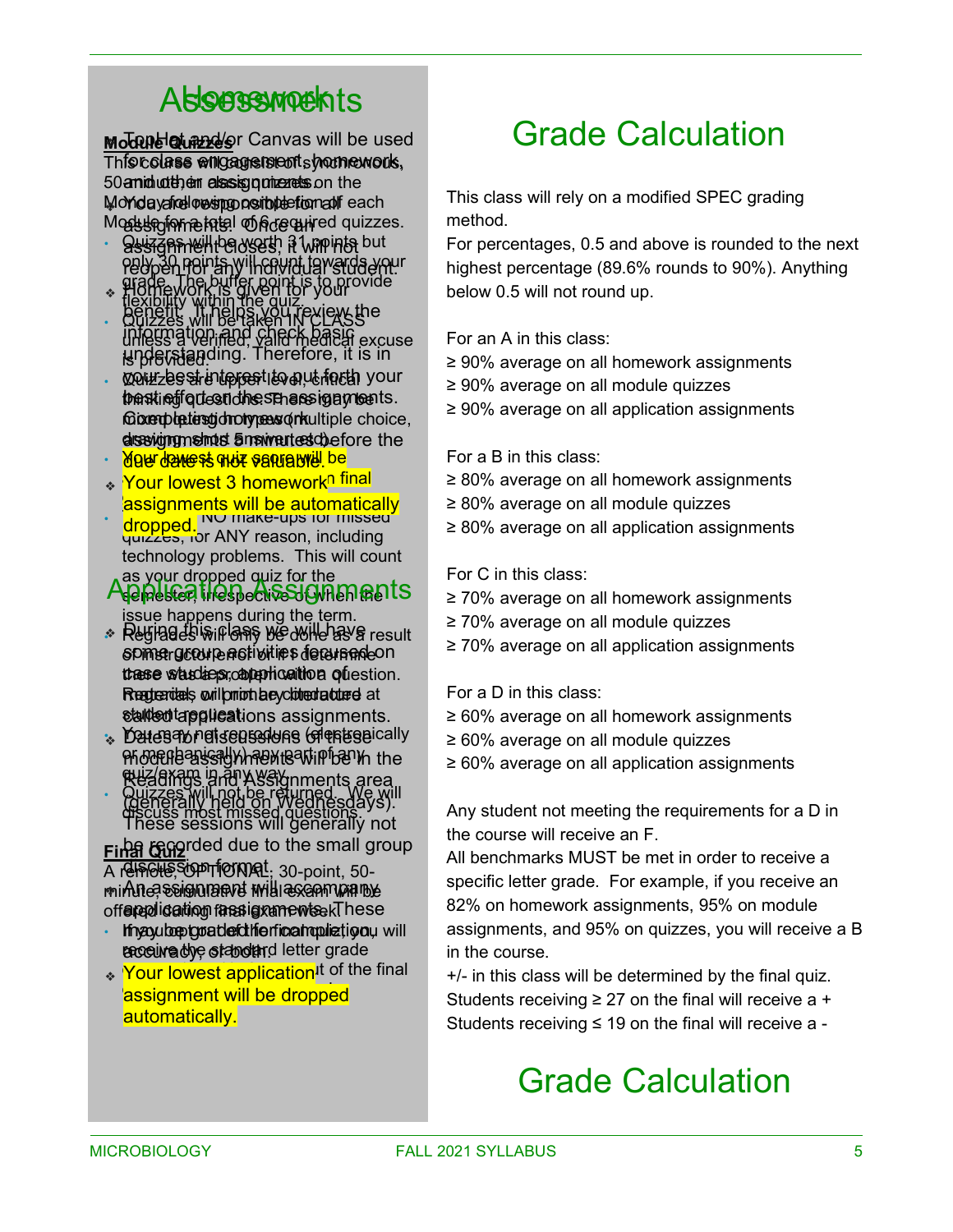- I will not give extra points so that you can move up to the next letter grade.
- I will not regrade assignments to "find" points
- You cannot make up missed assignments once due dates have passed
- Synchronous, "in-class" participation points CANNOT be made up
- I will not give extra credit to any individual student

### Personal Conduct

Students are permitted to discuss concepts and ideas with classmates and UTAs. However, each student should turn in work reflecting their own thoughts, skills, and abilities.

• The following are suitable resources to consult for non-quiz assignments: instructor, UTAs, classmates, textbook, lectures, and reliable scientific literature. Consulting online tutoring services or other online "educational help" websites for any assignment is specifically forbidden and is an academic integrity violation.

• Posting questions to internet websites or consulting the internet for solutions to any assignment is a violation of academic integrity.

• Students are expected to exhibit appropriate Zoom behavior (see Zoom policies)

• Use of any audio or video recording device is strictly prohibited without consent of the professor.

• E-mailing your professor is considered an official communication. Dr. Damiani and Dr. D are appropriate. Ms. Damiani, Mrs. Damiani, Candice, and Candi are inappropriate.

### COVID Statement

• This class may have times of remote instruction. This will be dependent on rates of COVID transmission in Allegheny County, the Pitt campus, the local community of Oakland, and the health of the instructor. We will follow guidelines and suggestions put forth by the University of Pittsburgh and Allegheny County.

• As of today (8/27/2021), this class will begin in a remote fashion. Lectures will be delivered synchronously, from 9:00 pm – 9:50 pm, via Zoom. Zoom sessions will be recorded and posted. You are expected to attend class Zoom sessions just as you would normally attend in-person classes. If you desire, you may engage in these remote sessions while sitting in our classroom. You should bring your own laptop/tablet and a pair of headphones.

• As per guidance from the University of Pittsburgh, remote instruction will end on September 13th.

• Until COVID rates in the region decline, all instructor led office hours will be online.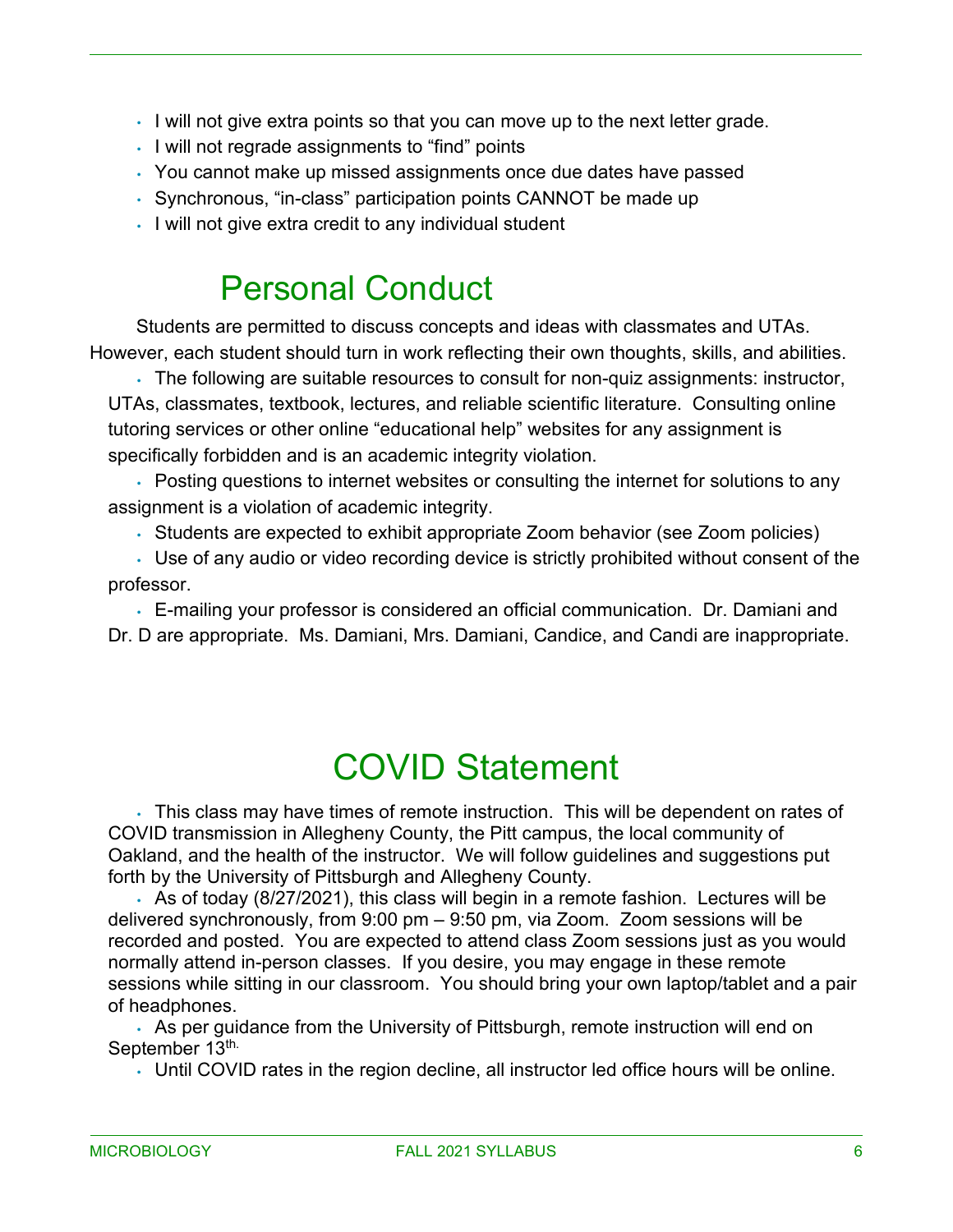• Once in person office hours resume, office hours will shift to the times/places listed on the front page of this syllabus.

### Automatic Drop Policy

For this class, 1 quiz, 3 homework assignments, and 1 application assignment will be automatically dropped. Before ANY other accommodations are made, you will need to use your drops. This means if you are ill, have a tech issue, forget to do an assignment, etc, that missed assignment/quiz will serve as your drop. The reason is irrelevant. Drops come first. Only after all drops are used will any consideration be given to specific personal situations.

#### Class Communication

All communication in this class will be via your University e-mail account or via Canvas announcements. Discussion boards will be posted on Canvas for general class and content questions. Questions regarding course content should NOT be e-mailed to Dr. Damiani. They should be posted on the discussion board so all students will benefit from the answer.

### Zoom Policies

The University of Pittsburgh Student Conduct Code applies to online behavior as well as inperson or classroom behavior. You are expected to be professional and respectful when attending class on Zoom. The following are class policies for our meetings with Zoom. Please read carefully, these policies are effective immediately and apply for the remainder of the semester. All students are expected to adhere to the policies.

#### **General**

1. Sign in with your full first name and last name as listed on the class roster. Do not use a nickname or other pseudonym when you log in. It makes it impossible to know who is in attendance. Using your full name quickly sorts students into their groups when needed. Users who do not provide their full names and do not log in with their authenticated Pitt account will NOT be admitted to class.

Exceptions: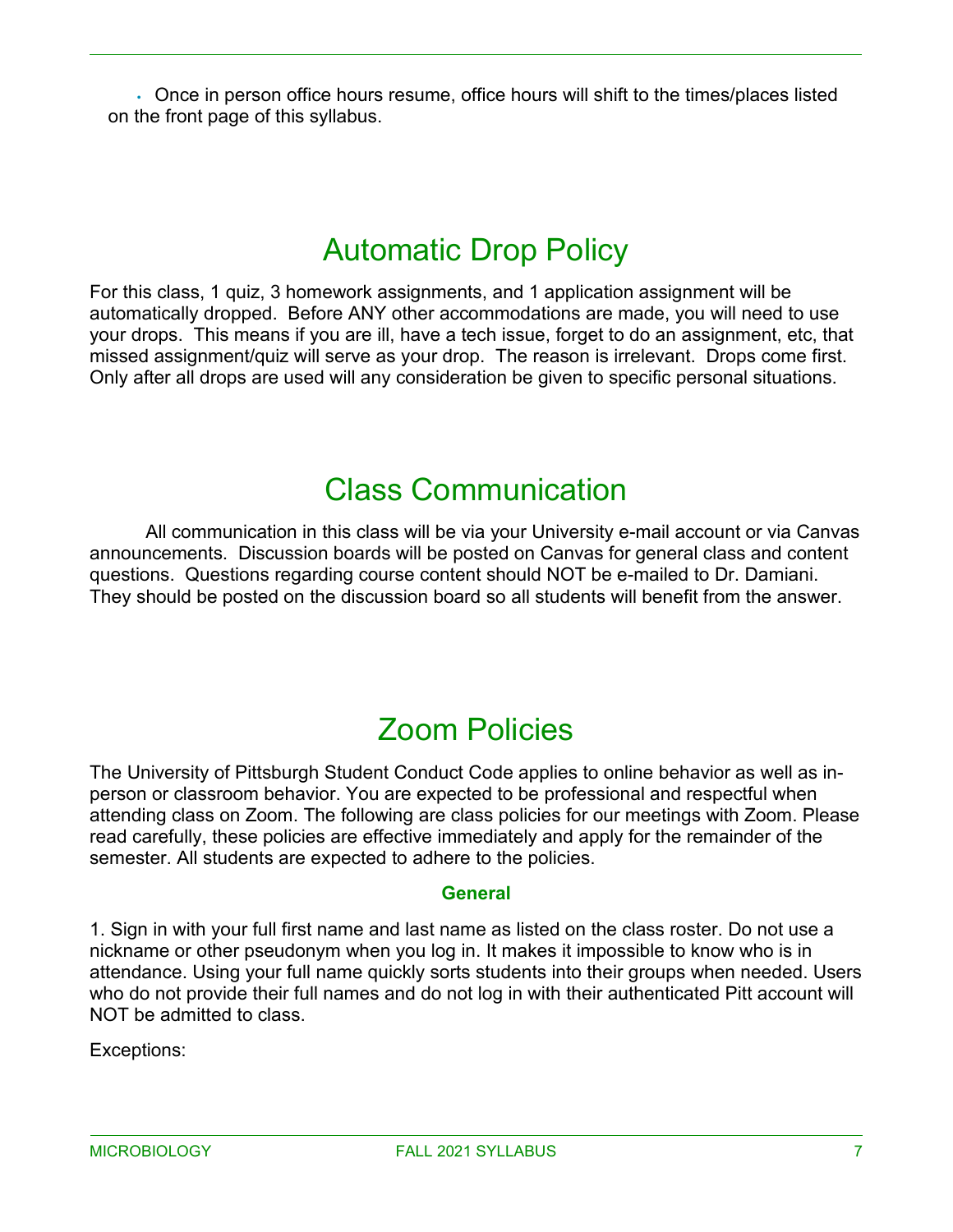Since enrolling in class, some students have changed their names to better reflect their gender identity. If you currently use a different name than what is listed on the official roster, please send a private email so this can be noted on the roster and you can use your current name on Zoom.

If you do not have access to a computer or smartphone with internet access, call into class using a landline phone. This is not optimal; please try to locate an internetenabled device to use for class.

2. Stay focused. Please stay engaged in class activities. Close any apps on your device that are not relevant and turn off notifications.

#### **Video**

1. Turn on your video when possible. It is helpful to be able to see each other

Exceptions:

If you have limited internet bandwidth or no webcam, it is ok to not use video.

If you're unable to find an environment without a lot of visual distractions, it is also ok to turn off your video.

2. Keep it clean. Don't share anything you would not put up on the projector in class!

#### **Audio**

1. Mute your microphone when you are not talking. This helps eliminate background noise.

2. Use a headset when possible. If you own headphones with a microphone, please use them

3. Be in a quiet place when possible. Find a quiet, distraction-free spot to log in. Turn off any music, videos, etc. in the background.

#### **Chat**

1. Stay on topic. Use the chat window for questions and comments that are relevant to class. The chat window is not a place for socializing or posting comments that distract from the course activities.

ABSOLUTELY NO disrespect or hate speech. Respectful behavior is expected. Consider Zoom a professional environment, and act like you're at a job interview, even when you are typing in the chat

# University Policies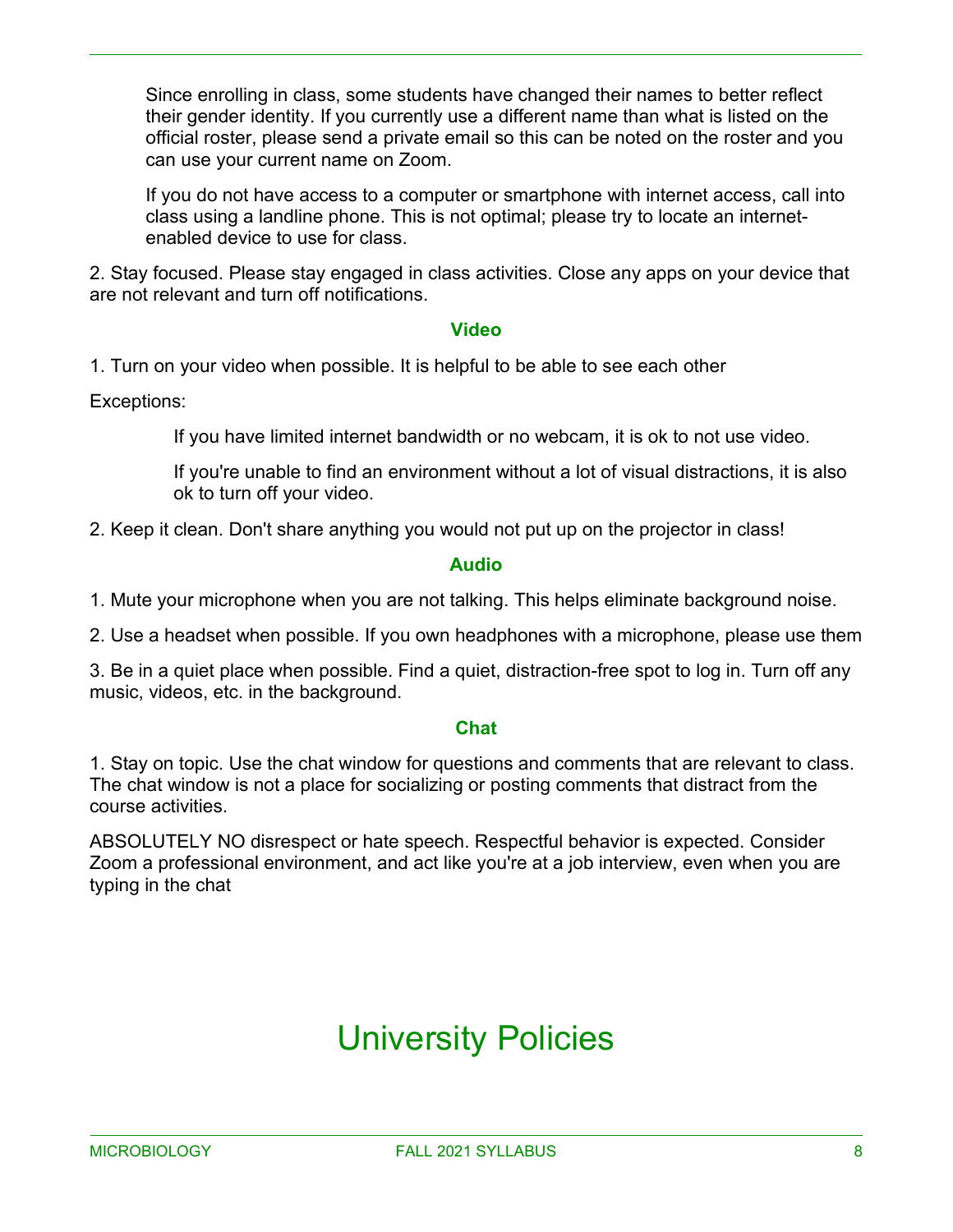### Disability Resources and Services

If you have a disability for which you are or may be requesting an accommodation, you are encouraged to contact both your instructor and Disabilities Resources and Services, 216 William Pitt Union, (412) 648-7890/(412) 383-7355 (TYY), as early as possible in the term. DRS will verify your disability and determine reasonable accommodations for this course.

### E-mail Communication

Each student is issued a University e-mail address (username@pitt.edu) upon admittance. This e-mail address may be used by the University for official communication with students. Students are expected to read e-mail sent to this account on a regular basis. Failure to read and react to University communications in a timely manner does not absolve the student from knowing and complying with the content of the communications. The University provides an e-mail forwarding service that allows students to read their e-mail via other service providers (e.g., Hotmail, AOL, Yahoo). Students that choose to forward their email from their pitt.edu address to another address do so at their own risk. If e-mail is lost as a result of forwarding, it does not absolve the student from responding to official communications sent to their University e-mail address. To forward e-mail sent to your University account, go to http://accounts.pitt.edu, log into your account, click on Edit Forwarding Addresses, and follow the instructions on the page. Be sure to log out of your account when you have finished. (For the full E-mail Communication Policy, go to [www.bc.pitt.edu/policies/policy/09/09-10-01.html.\)](http://www.bc.pitt.edu/policies/policy/09/09-10-01.html.))

#### **Accessibility**

The Canvas LMS platform was built using the most modern HTML and CSS technologies, and is committed to W3C's Web Accessibility Initiative and Section 508 guidelines. Specific details regarding individual feature compliance are documented and updated regularly.

### Academic Integrity

If you are caught cheating on a graded assignment, you will (AT MINIMUM) receive a 0 on the assignment. If you are caught cheating on a quiz, you will receive a 0 on the quiz and an Academic Integrity Violation Report will be filed.

Materials made available to you in this class are my intellectual property. They are for your private use only. Posting or sharing my materials (lecture notes, slides, quizzes, homework,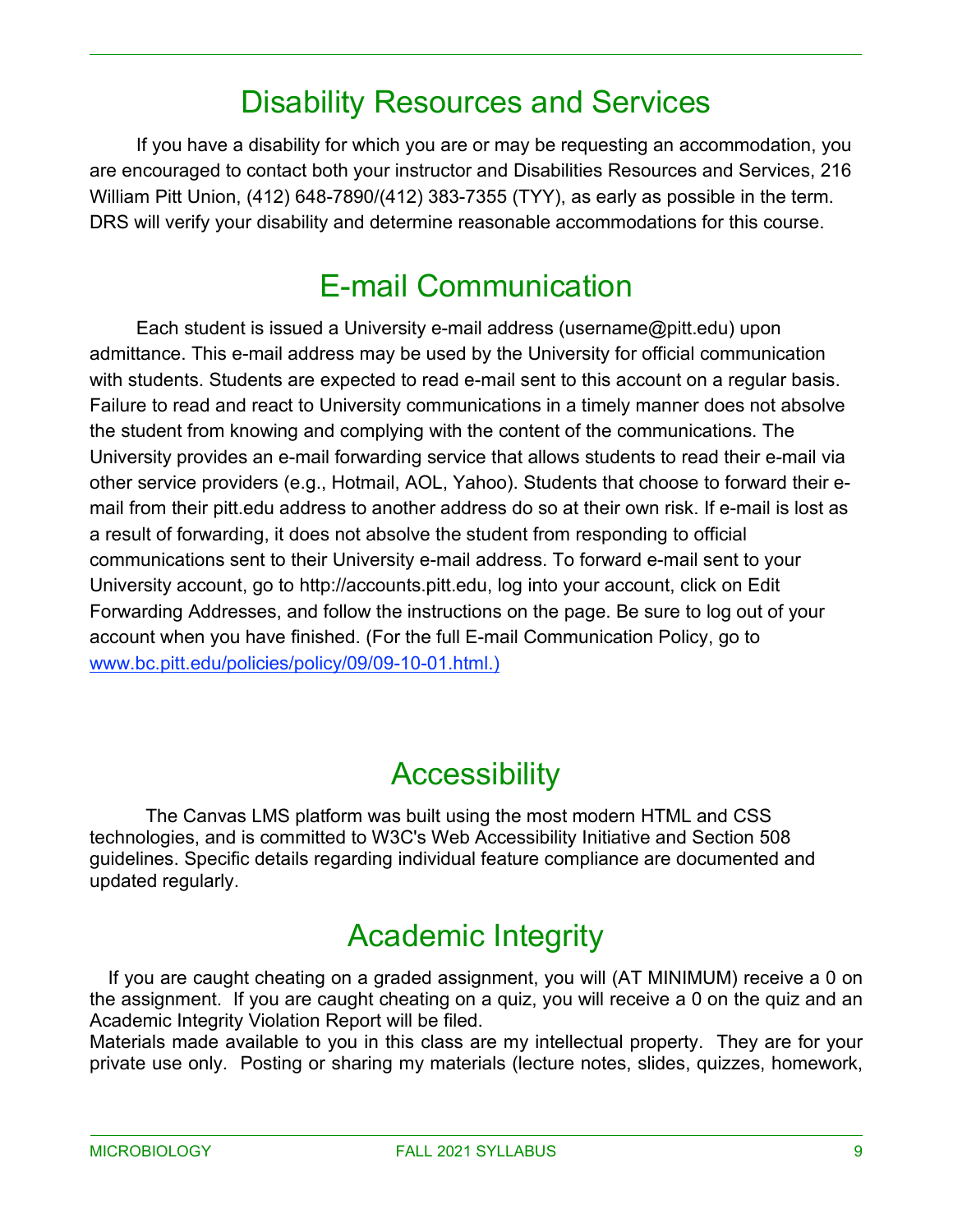exams, recitation assignments, etc) to any website or with any student not currently enrolled in this course, without my express written permission, is a violation of the academic integrity code.

#### Below is the **University's Policy on Academic Integrity**:

Students in this course are expected to comply with the University of Pittsburgh School of Arts and Sciences Academic Integrity Code located at

[http://www.as.pitt.edu/faculty/policy/integrity.html.](http://www.as.pitt.edu/faculty/policy/integrity.html) Any student suspected of failing to meet the student obligations of the code during the semester will be required to participate in the procedures for adjudication, initiated at the instructor level. This may include, but is not limited to, confiscation of the assignment of any individual suspected of violating the code. A minimum sanction of a zero score for the assignment will be imposed. Violation of the Academic Integrity Code requires the instructor to submit an Academic Integrity Violation Report to the Dean.

### Health and Safety Statement

In the midst of this pandemic, it is extremely important that you abide by public health regulations and University of Pittsburgh health standards and guidelines. While in class, at a minimum this means that you must wear a face covering and comply with physical distancing requirements; other requirements may be added by the University during the semester. These rules have been developed to protect the health and safety of all community members. Failure to comply with these requirements will result in you not being permitted to attend class in person and could result in a Student Conduct violation. For the most up-to-date information and guidance, please visit coronavirus.pitt.edu and check your Pitt email for updates before each class.

### Diversity and Inclusion

The University of Pittsburgh does not tolerate any form of discrimination, harassment, or retaliation based on disability, race, color, religion, national origin, ancestry, genetic information, marital status, familial status, sex, age, sexual orientation, veteran status or gender identity or other factors as stated in the University's Title IX policy. The University is committed to taking prompt action to end a hostile environment that interferes with the University's mission. For more information about policies, procedures, and practices, see: [https://www.diversity.pitt.edu/civil-rights-title-ix-compliance/policies-procedures-and-practices.](https://www.diversity.pitt.edu/civil-rights-title-ix-compliance/policies-procedures-and-practices)

I ask that everyone in the class strive to help ensure that other members of this class can learn in a supportive and respectful environment. If there are instances of the aforementioned issues, please contact the Title IX Coordinator, by calling 412-648-7860, or e-mailing titleixcoordinator@pitt.edu. Reports can also be filed online: [https://www.diversity.pitt.edu/make-report/report-form.](https://www.diversity.pitt.edu/make-report/report-form)

You may also choose to report this to a faculty/staff member; they are required to communicate this to the University's Office of Diversity and Inclusion. If you wish to maintain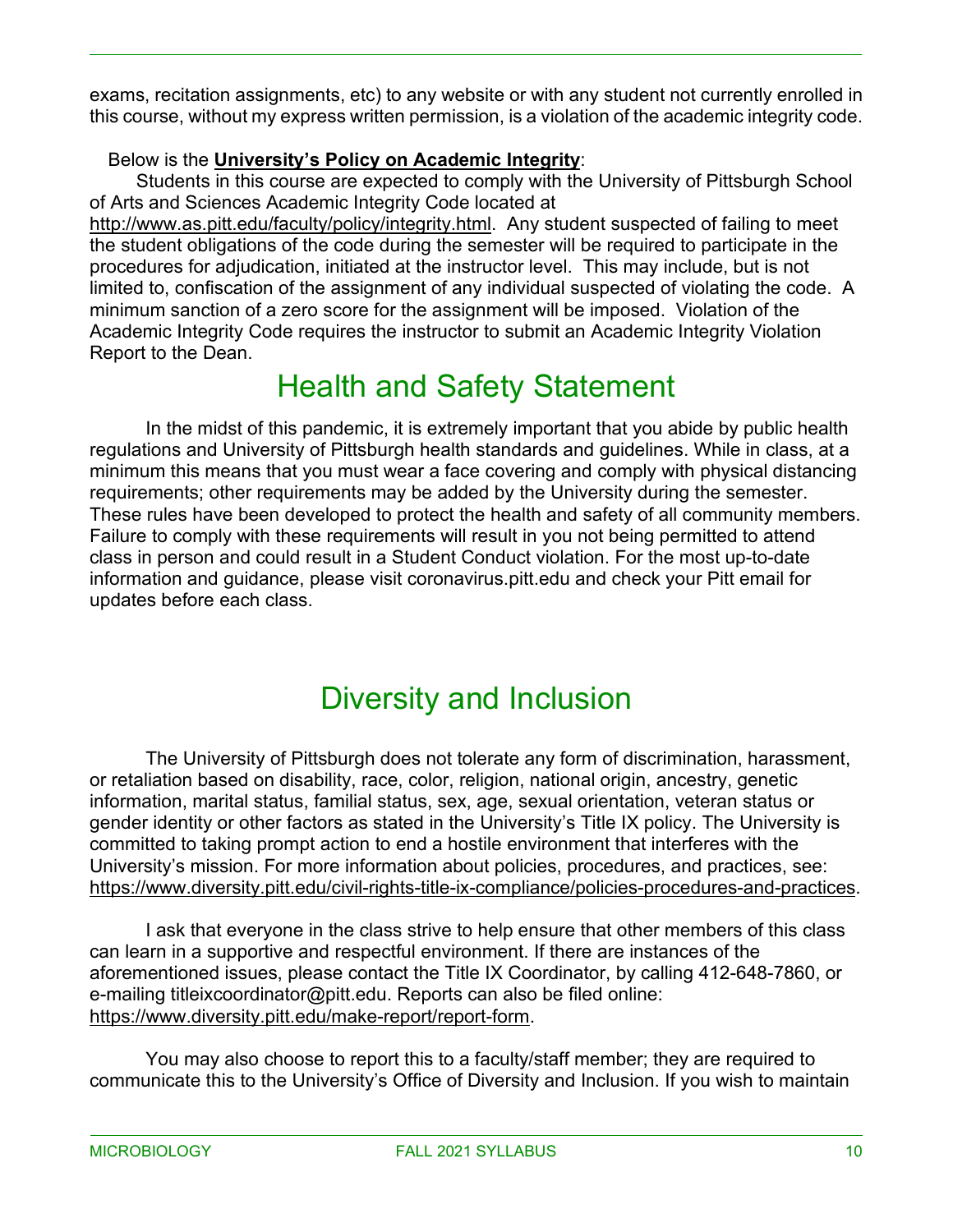complete confidentiality, you may also contact the University Counseling Center (412-648- 7930)

#### Dr. Damiani reserves the right to alter the syllabus and the course schedule as necessary. If changes occur, they will be clearly communicated in class and a revised syllabus and course schedule will be provided.

# **Course Schedule**

| Date               | <b>Topics Covered</b>                                                                                                                |
|--------------------|--------------------------------------------------------------------------------------------------------------------------------------|
|                    |                                                                                                                                      |
| <b>Week 1-2</b>    | Introduction to Microbiology and Online Learning<br>Module 1: Bacterial and Archaeal Structure and Function<br>Quiz Monday of Week 3 |
| Weeks 3-4          | Module 2: Bacterial Growth<br>Quiz Monday of Week 5                                                                                  |
| Weeks 5-6          | Module 3: Bacterial Metabolism<br>Quiz Monday of Week 7                                                                              |
| Weeks 7-8          | Module 4: Bacterial Genetics<br>Quiz Monday of Week 9                                                                                |
| Weeks 9-11         | Module 5: Viruses<br>Quiz Monday of Week 12                                                                                          |
| <b>Weeks 12-14</b> | Module 6: Pathogens and Human Responses<br><b>Quiz During Finals Week</b>                                                            |

# **Course Outline**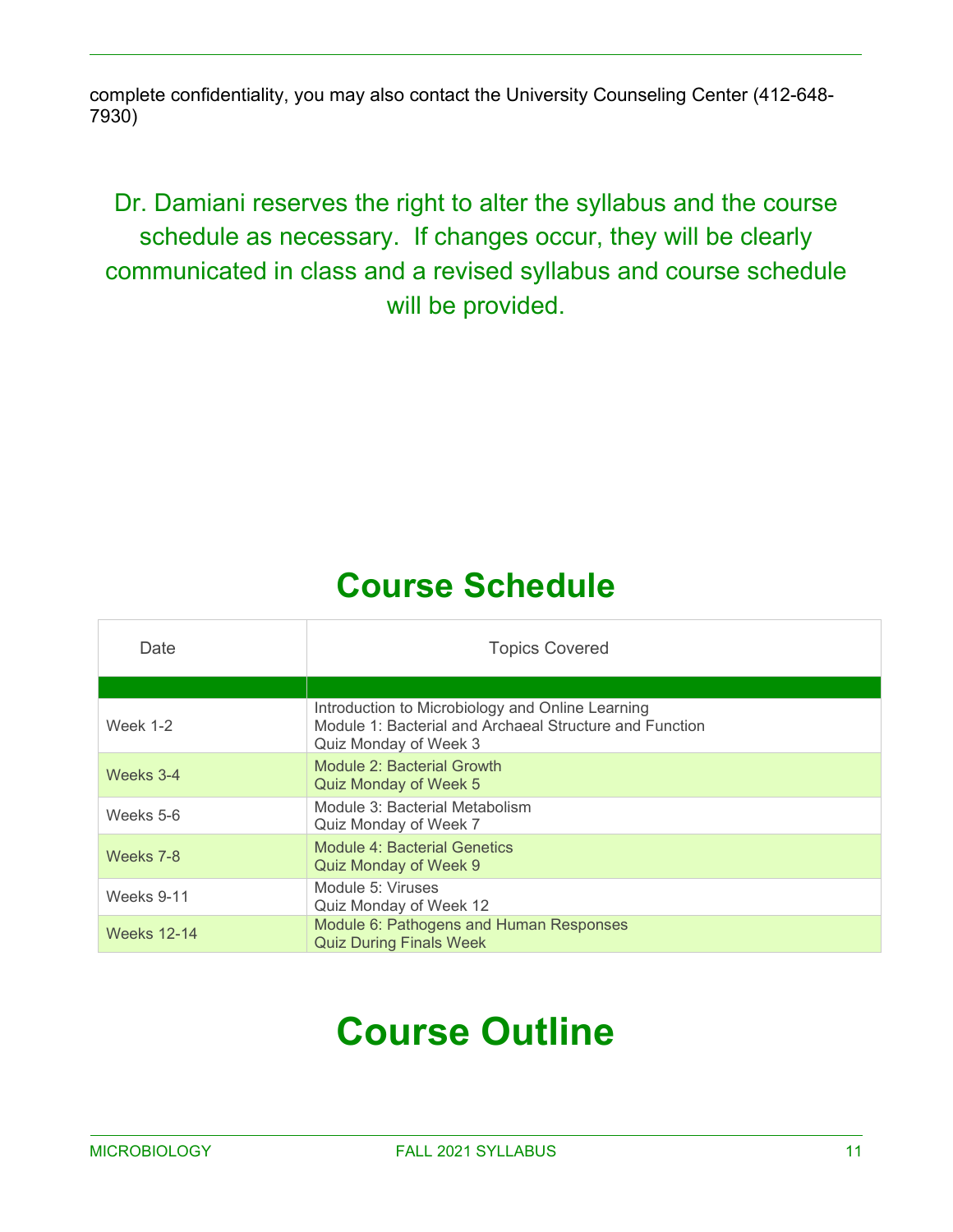| Date                                                                                                 | <b>Topic</b>                                                            |  |
|------------------------------------------------------------------------------------------------------|-------------------------------------------------------------------------|--|
| Module 1:<br><b>Introduction and History</b><br><b>Bacterial and Archaeal Structure and Function</b> |                                                                         |  |
| W0 Friday                                                                                            | Introduction to Microbiology                                            |  |
| W <sub>1</sub><br>Monday                                                                             | <b>History of Microbiology</b>                                          |  |
| W <sub>1</sub><br>Wednesday                                                                          | <b>Classification and Cellular Morphology</b>                           |  |
| W1 Friday                                                                                            | <b>Cell Wall Structure</b><br>Module 1 Application Activity             |  |
| W2 Monday                                                                                            | No Class                                                                |  |
| W <sub>2</sub><br>Wednesday                                                                          | Antibiotic Therapy<br><b>Staining Procedures</b>                        |  |
| W <sub>2</sub> Friday                                                                                | Cell membrane and other structures                                      |  |
| Module 2:<br><b>Bacterial Growth</b>                                                                 |                                                                         |  |
| W3 Monday                                                                                            | Module 1 Quiz<br>Intro to Bacterial Nutrition                           |  |
| W <sub>3</sub><br>Wednesday                                                                          | <b>Bacterial Transport Systems</b>                                      |  |
| W3 Friday                                                                                            | <b>Cultivation of Microbes and Growth Media</b>                         |  |
| W3 Monday                                                                                            | Environmental Impacts on Growth<br><b>Module 2 Application Activity</b> |  |
| W4<br>Wednesday                                                                                      | <b>Bacterial Growth Curve</b>                                           |  |
|                                                                                                      |                                                                         |  |
| W4 Friday                                                                                            | Control of Microorganisms                                               |  |
|                                                                                                      | Module 4:<br><b>Bacterial Genetics</b>                                  |  |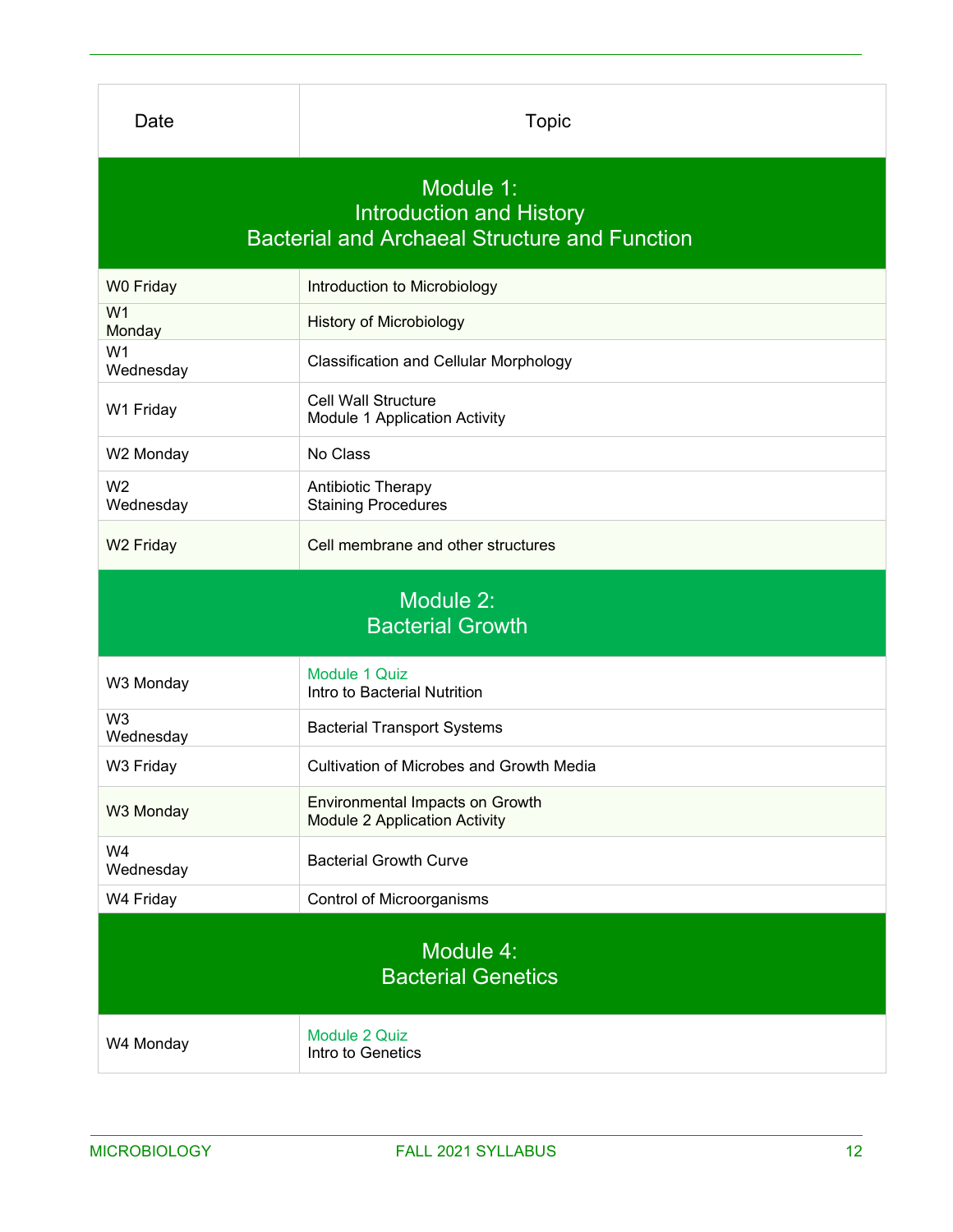| W <sub>5</sub><br>Wednesday              | <b>Bacterial DNA Replication</b>                            |  |
|------------------------------------------|-------------------------------------------------------------|--|
| W5 Friday                                | <b>Bacterial Cytoskeleton and Plasmids</b><br>Transcription |  |
| W5 Monday                                | Translation<br>Trp Operon                                   |  |
| W <sub>6</sub><br>Wednesday              | Lac Operon<br><b>Module 4 Application Activity</b>          |  |
| W6 Friday                                | Ara Operon<br>Lux Operon                                    |  |
| Module 3:<br><b>Bacterial Metabolism</b> |                                                             |  |
| W6 Monday                                | Module 4 Quiz<br>Intro to Metabolism                        |  |
| W7<br>Wednesday                          | Catabolism                                                  |  |
| W7 Friday                                | <b>Fall Break No Class</b>                                  |  |
| W7 Monday                                | Fermentation                                                |  |
| W <sub>8</sub><br>Wednesday              | <b>ETS</b><br>Intro to Gut Microbiota                       |  |
| W8 Friday                                | Module 3 Application Activity<br>Metabolism Wrap Up         |  |
| <b>Module 5: Viruses</b>                 |                                                             |  |
| W8 Monday                                | Module 3 Quiz<br>Intro to Viruses                           |  |
| W <sub>9</sub><br>Wednesday              | <b>Baltimore Classification</b>                             |  |
| W9 Friday                                | Viral Shape and Viral Lifecycle                             |  |
| W9 Monday                                | Bacteriophages; Viral Like Particles                        |  |
| W10<br>Wednesday                         | Ebola                                                       |  |
| W10 Friday                               | Influenza                                                   |  |